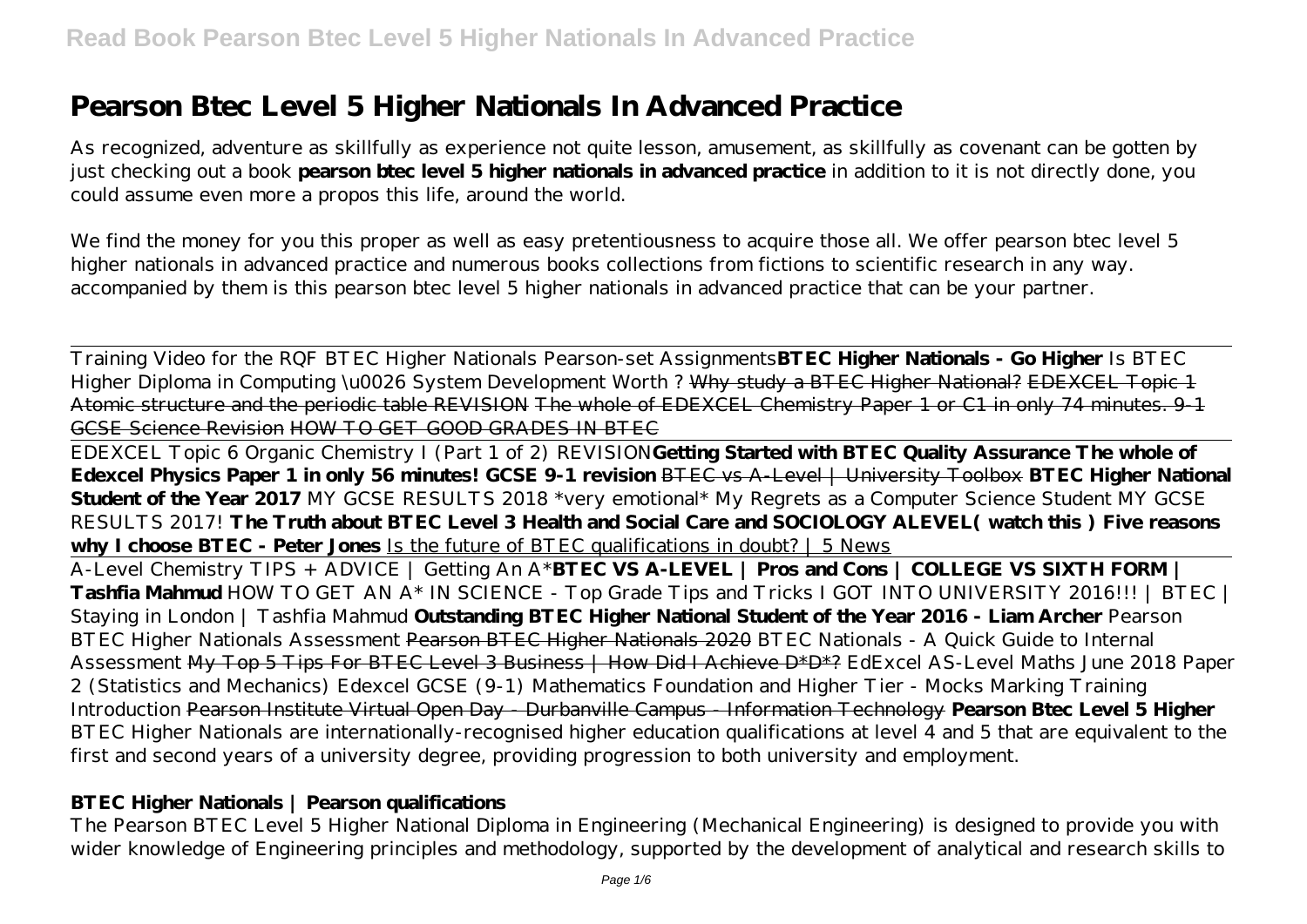prepare you for employment opportunities in the Mechanical Engineering field.

## **Engineering (Mechanical Engineering) Pearson BTEC Level 5 ...**

BTEC Higher National Qualification title: Pearson BTEC Level 5 HND Diploma in Hair and Beauty Management Level: Level 5 Accreditation status: Accredited Credits: 240 Qualification number (QN): 600/1112/9 Loan funded via: Higher Education Funding Council for England (Hefce) Availability:

## **BTEC Higher Nationals Hair and Beauty Management (2010 ...**

Pearson BTEC Level 5 Higher National Diploma in Business (Business Management) (RQF) Due to the current COVID-19 situation, prospective students are reminded that for the academic year 2020-21, the College will be delivering under a blended learning approach until January 2021. This will be under continuous review, taking into account government guidelines.

## **Pearson BTEC Level 5 Higher National Diploma in Business ...**

Pearson BTEC Level 5 Higher National Diploma in Computing Qualification credit value: a minimum of 240 credits of which 120 credits are at Level 5, and 120 credits are at Level 4 and usually attained via the HNC. Total Qualification Time (TQT) Higher National Diploma (HND) = 2,400 hours.

## **Pearson BTEC Level 5 Higher National Diploma in Computing ...**

The BTEC Level 5 Higher National Certificate programme must contain a minimum of five units designated at H2 level. BTEC Higher National Diploma The BTEC Level 5 Higher National Diploma in Advanced Practice in Work with Children and Families is a 16-unit qualification of which nine are core units.

## **Pearson BTEC Level 5 Higher Nationals in Advanced Practice ...**

The new BTEC Higher National qualifications in Agriculture are designed to address an increasing need for high quality professional and technical education pathways at Levels 4 and 5, providing students with a clear line of sight to employment or progression to further higher education study. Qualification summary: Credits: 120

## **Agriculture (2018) | BTEC Higher Nationals | Pearson ...**

The new BTEC Higher National qualifications in Creative Media Production are designed to address an increasing need for high quality professional and technical education pathways at Levels 4 and 5, providing students with a clear line of sight to employment or progression to further higher education study. Qualification summary: Credits: 240

## **Creative Media Production (2018) | BTEC Higher Nationals ...**

The new BTEC Higher National qualifications in Performing Arts are designed to address an increasing need for high quality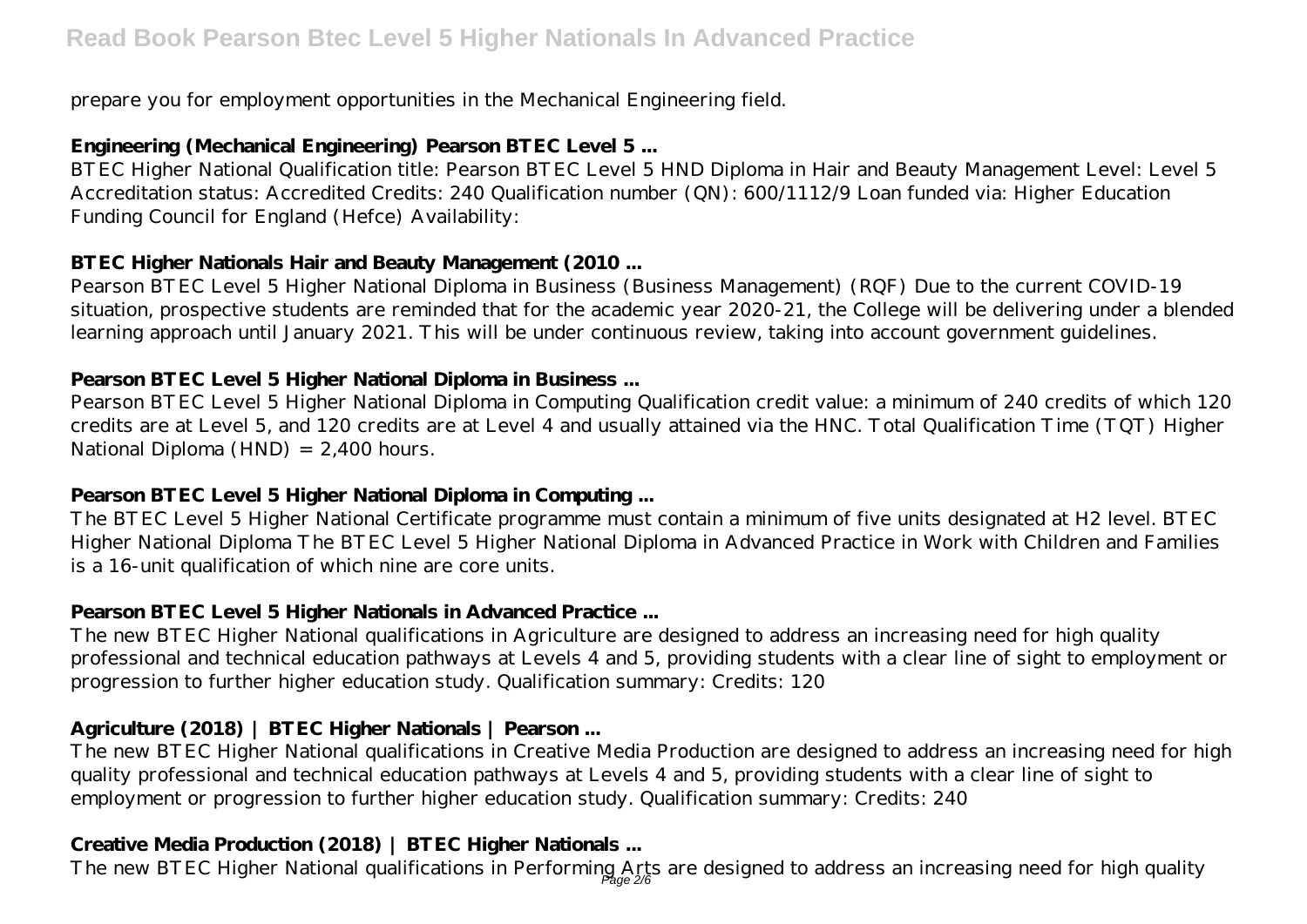professional and technical education pathways at Levels 4 and 5, providing students with a clear line of sight to employment or progression to further higher education study. Qualification summary: Credits: 240

## **Performing Arts (2018) | BTEC Higher Nationals | Pearson ...**

The new BTEC Higher National qualifications in Construction and the Built Environment are designed to address an increasing need for high quality professional and technical education pathways at Levels 4 and 5, providing students with a clear line of sight to employment or progression to further higher education study.

#### **BTEC Higher Nationals Construction and the Built ...**

Students who successfully completed Pearson BTEC Level 5 Higher National Diploma in Business qualification can progress onto Degree Top-Up programme at many Universities such as University of Hertfordshire, Buckinghamshire New University, Teesside University, University of Sunderland, Buckinghamshire New University, University of Huddersfield, London Metropolitan University, Oxford Brookes University, University of Gloucestershire, University of Worcester, University of South Wales, etc.

#### **Pearson BTEC Level 5 Higher National Diploma in Business ...**

Pearson BTEC Level 5 Higher National Diploma in Business Awarded by Pearson Education Limited Students enrolled in this course are required to apply their knowledge to a variety of assignments and activities, with a focus on the holistic development of practical, interpersonal and higher level thinking skills.

## **Pearson BTEC Level 5 Higher National Diploma in Business ...**

The new BTEC Higher National qualifications in Music are designed to address an increasing need for high quality professional and technical education pathways at Levels 4 and 5, providing students with a clear line of sight to employment or progression to further higher education study.. Qualification summary: Credits: 240 Pathways: Business, Session Musician, Artist Development, Production ...

## **Music (2018) | BTEC Higher Nationals | Pearson qualifications**

Pearson BTEC Level 5 Higher National Diploma in Business (RQF)

## **Pearson BTEC Level 5 Higher National Diploma in Business ...**

The Pearson BTEC Level 5 Higher National Diploma in Business is designed to meet the following aims: To equip students with business skills, knowledge and the understanding necessary to achieve high performance in the global business environment;

## **Pearson BTEC Level 5 Higher National Diploma in Business ...** Page 3/6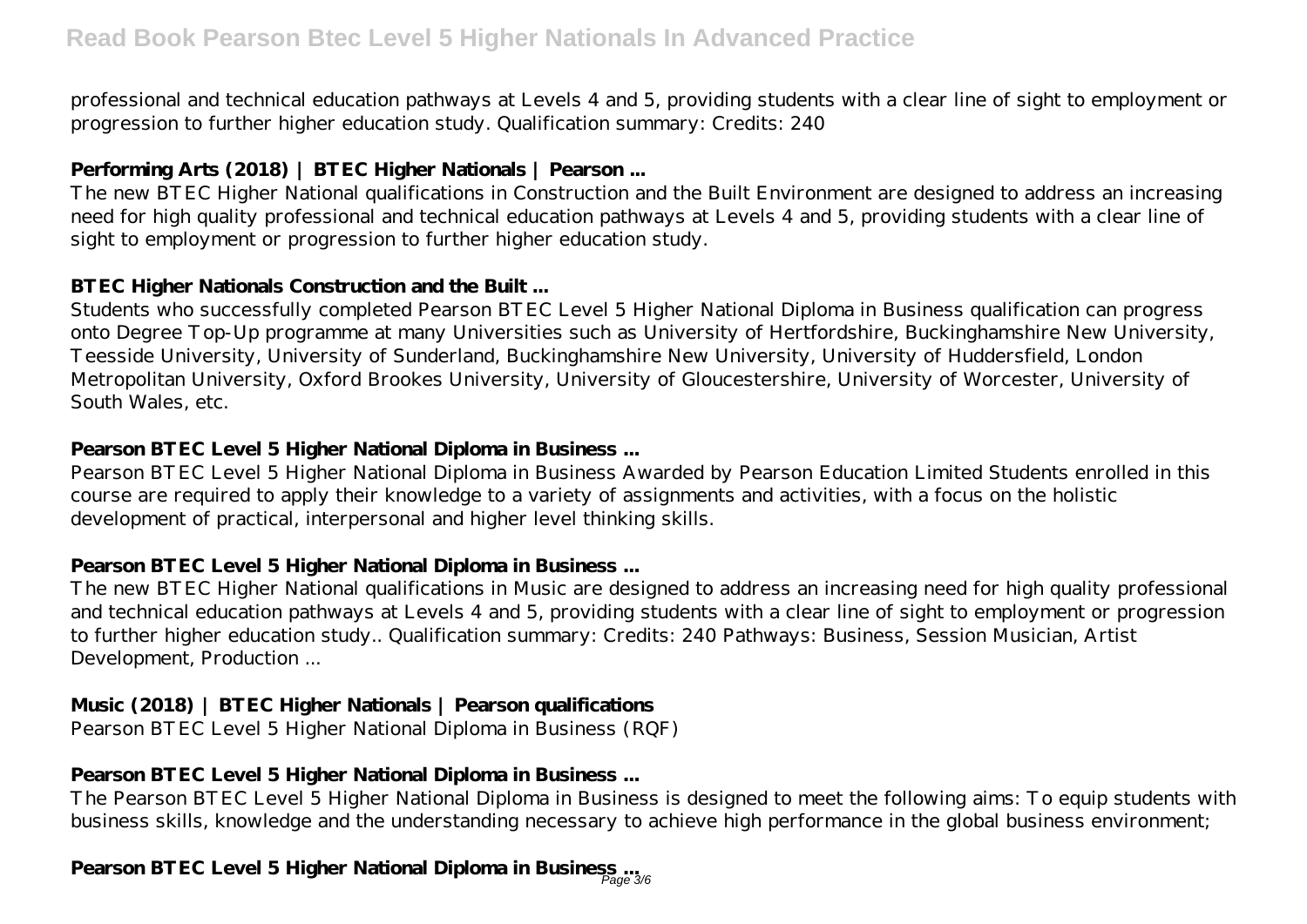On successful completion, you will be awarded a Pearson BTEC Level 4 Higher National Certificate in Engineering (Electrical and Electronic Engineering) from EdExcel. The course provides a specialist vocational programme with strong work related emphasis. You will build both academic and practical skills, with a range of practical building ...

#### **Electrical/Electronic Engineering: BTEC Higher National ...**

The world of business is vibrant and fast-paced offering exciting opportunities in a range of sectors and if you are looking for a senior position in the business industry the BTEC Level 5 HND Diploma will enable you to broaden your knowledge across a wide range of topics and give you the skills to succeed in your chosen profession.

#### **Pearson BTEC Level 5 HND in Business (RQF) - City of ...**

Pearson BTEC Higher National Certificate Business - Level 4. It is anticipated that delivery for this course in September will be through a blended approach consisting of some face to face delivery and some online delivery. We will continue to be guided by the Department of Education and Pearson guidelines.

Used alongside the students' text, Higher National Engineering 2nd edition, this pack offers a complete suite of lecturer resource material and photocopiable handouts for the compulsory core units of the 2003 BTEC Higher Nationals in Engineering. Full coverage is given of the common core units for HNC/D (units 1 - 3) for all pathways, as well as the two different Engineering Principles units (unit 5) for mechanical and electrical/electronic engineering, and the additional unit required at HND for these pathways (Engineering Design - unit 6). The authors provide all the resources needed by a busy lecturer, as well as a bank of student-centred practical work and revision material, which will enable students to gain the skills, knowledge and understanding they require. This pack will save a course team many hours' work preparing handouts and assignments, and is freely photocopiable within the purchasing institution. The pack includes: \* Exercises to support and develop work in the accompanying student text \* Planned projects which will enable students to display a wide range of skills and use their own initiative \* Reference material for use as hand-outs \* Background on running the new HNC/HND courses \* Tutor's notes supporting activities in the students' book and resource pack

Learners with a VET background experience much higher rates of attrition compared to learners entering HE with academic qualifications. Degrees of Success explores the transition from vocational to higher education, and outlines what more can be done to support and provide improved access to HE for these learners.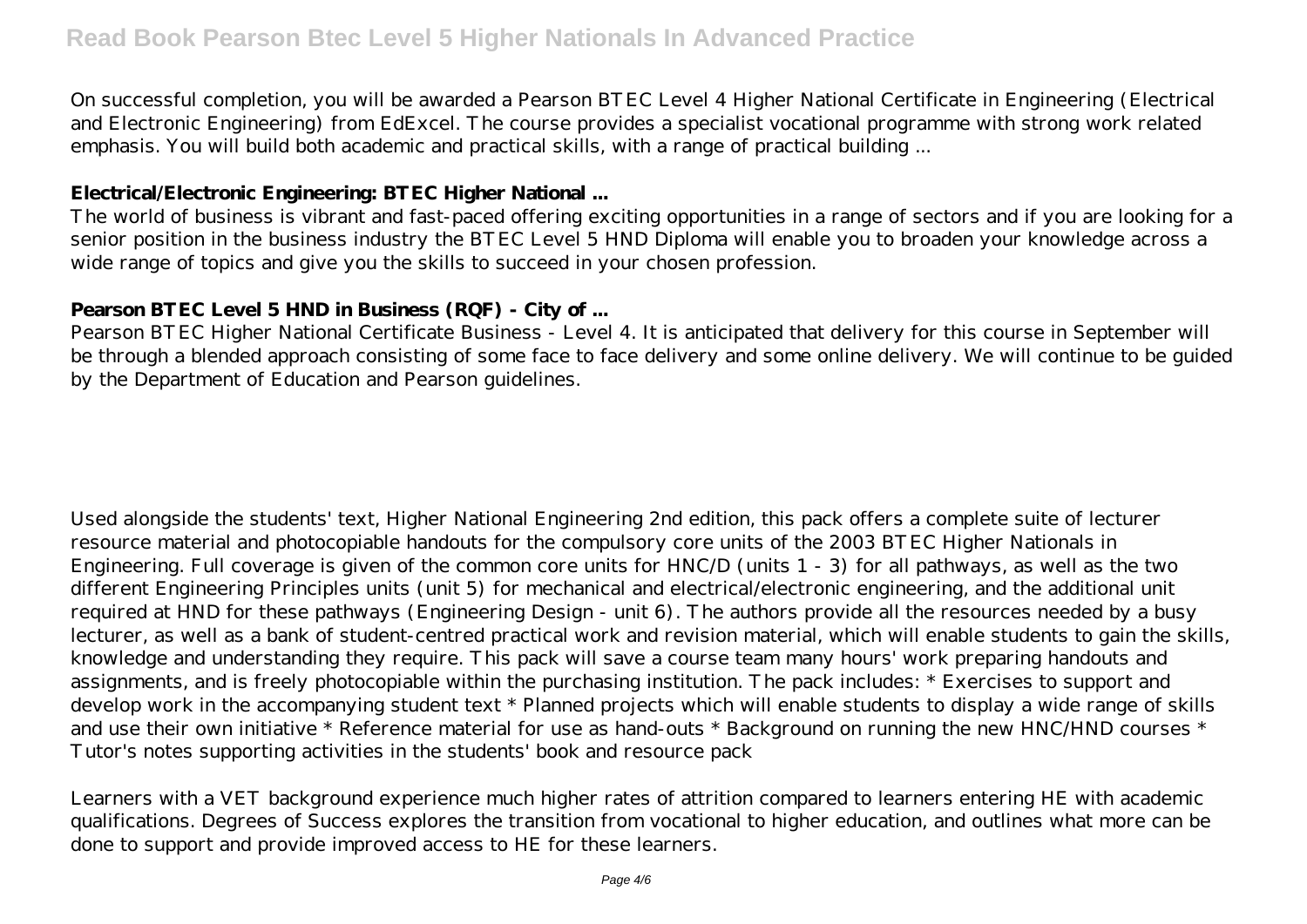## **Read Book Pearson Btec Level 5 Higher Nationals In Advanced Practice**

The aim of this book is to provide comprehensive coverage of topics in Unit 1 of the BTEC Level 3 course in Information Technology in an interesting and approachable manner. If you are studying this course, you need to notice, read about, experience and analyse the impact and implications of current and emerging digital technologies. Examples and case studies from scenarios and events that have recently been in the news are used to bring the subject to life. Reading and discussing articles from quality newspapers, whether printed or online, discussing relevant TV documentaries, noticing and analysing the use of digital technology in countless aspects of life, as well as learning from a textbook, are all going to contribute to a successful exam result. The book is divided into six sections corresponding to the six Learning Aims outlined in the specification, complementing each of the PG Online teaching resource packs. These sections are divided into between four and eight chapters, each containing material that can be covered in one or two lessons. The chapters have in-text questions which can be used as discussion points in a lesson. An extra chapter at the end of Learning Aim B on "Drawing System Diagrams" will be useful for students faced with a question on the exam for which they are required to draw such a diagram. In addition to almost 100 in-text questions and discussion points, there are over 80 end-of-chapter exercises that are designed to give practice in answering exam-style questions, using command words such as state, describe, explain, analyse. As much practice as possible is needed in answering such questions and getting feedback from the teacher so as to understand how to gain the maximum possible marks in the final exam.

In a changing world, what is the social purpose of higher education? Combining a critique of contemporary universities, a manifesto for the future and a provocation to stimulate change, The New Power University examines how higher education can flourish in the 21st century. Using the framing of 'new power', Jonathan Grant illustrates how a different purpose for universities is necessary, through the application of a new set of values that puts social responsibility at the core of the academic mission, allowing the university to become an advocate of the policy and political issues that matter to its communities. The New Power University offers both a warning against the complacency of old power and a voice for many who see the opportunity and necessity for radical change in higher education. 'Jonathan Grant examines the trends and urges the shedding of old shibboleths in order to embrace a new future. Insightful and engaging, this book will spur and shape the urgent debates learning communities need to have and resolve to avoid being left behind.' Julia Gillard, Former Australian Prime Minister and Minister for Education 'A must-read for anyone interested in the transformative power of higher education.' Ed Byrne, Former President King's College London; co-author of The University Challenge 'The New Power University is essential material for anyone wondering what universities are for and how they can help provide the answers to the most pressing challenges of our times.' Jo Johnson, Chairman of Tes Global; former UK Minister for Universities, Science and Innovation